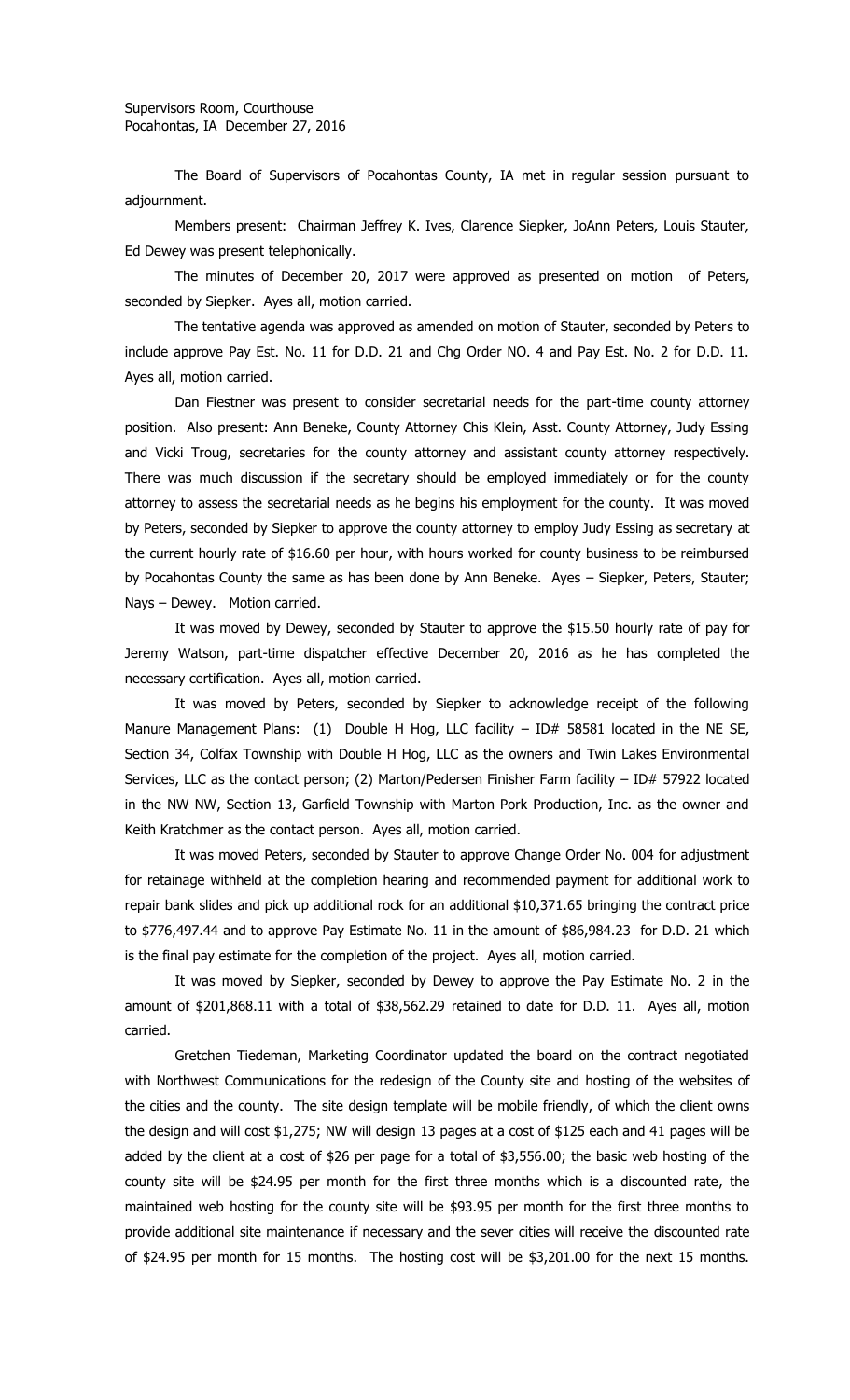Tiedeman confirmed that she will be working with the departments to assure content, contact information, and editing abilities are completed.

The following claims were audited and allowed:

| AT&T                  | Phone                       | 197.88   | 3                           |
|-----------------------|-----------------------------|----------|-----------------------------|
| Adv Systems           | Copier Ex                   | 40.72    | 1                           |
| E Ahlrichs            | Mileage                     | 298.39   | 1                           |
| Alliant Energy        | Utilities                   | 65.17    | $\mathbf 1$                 |
| Alpha Wireless        | Supplies                    | 93.67    | 1                           |
| AP Air Inc            | Parts                       | 1205.50  | 1                           |
| S Bailey              | Mileage                     | 125.00   | $\mathbf 1$                 |
| Bauer Built           | Tires/Parts                 | 806.82   | 1                           |
| Bennett Recycling     | Garbage                     | 750.00   | 1                           |
| B H Energy            | Gas                         | 252.79   | 3                           |
| Bomgaars              | boots                       | 144.99   | $\mathbf 1$                 |
| Campbell Supply       | Parts                       | 209.31   | 1                           |
| Carpenter Uniform     | Uniforms                    | 430.34   | $\overline{2}$              |
| S Cash                | Mileage                     | 237.00   | $\mathbf 1$                 |
| CenturyLink           | Phone                       | 1480.36  | 8                           |
| Cintas                | Supplies                    | 64.41    | 1                           |
| D Cirks               | Phone REIM                  | 80.00    | $\mathbf{1}$                |
| CJ Cooper & Asso      | Annual Fee                  | 35.00    | 1                           |
| J Conlin              | Mile/Phone REMB             | 245.00   | $\overline{c}$              |
| Counsel               | Supplies                    | 70.04    | $\mathbf 1$                 |
| Country Inn           | Lodging                     | 123.20   | $\mathbf 1$                 |
| B Dahl                | Phone REMB                  | 25.00    | 1                           |
| <b>B</b> Dewey        | Supplies                    | 3860.00  | 1                           |
|                       |                             | 95.00    | $\mathbf 1$                 |
| Deyta                 | HHCahps Fee<br>Ins/Bond Ser |          |                             |
| Dixon Ins             |                             | 231.00   | 1                           |
| Doolittle Oil         | Supplies                    | 75.35    | 1                           |
| ElectionSource        | Supplies                    | 2800.00  | $\mathbf 1$                 |
| EMC                   | generator                   | 12397.50 | 1                           |
| Farm & Home           | Supplies                    | 360.24   | $\overline{c}$              |
| Farm News             | Publication                 | 115.00   | 1                           |
| Feld Fire             | Inspection                  | 110.00   | $\mathbf 1$                 |
| D Ferguson            | Phone REMB                  | 25.00    | 1                           |
| J Frerk               | safety shoes                | 149.79   | 1                           |
| Gilmore Garden Center | Supplies                    | 60.04    | $\mathbf 1$                 |
| K Halder              | Mileage                     | 124.78   | $\mathbf{1}$                |
| J Hubbell             | Cabin Supplies              | 198.80   | $\mathbf{1}$                |
| J Huegerich           | Mileage/Ex REMB             | 191.33   | $\mathbf{1}$                |
| Humboldt Co Sheriff   | Services                    | 227.30   | 3                           |
| HyVee AR              | Medical                     | 180.29   | 1                           |
| IA APCO               | Training                    | 150.00   | $\mathbf 1$                 |
| IA Lakes Elec         | Utilities                   | 346.17   | 1                           |
| IA Prison Ind         | Signs                       | 8312.81  | 1                           |
| IA SOS                | Election                    | 47.06    | $\mathbf{1}$                |
| ICEA                  | Training                    | 120.00   | $\overline{c}$              |
| Inter Battery         | <b>Batteries</b>            | 89.81    | $\mathbf 1$                 |
| ISACA                 | Dues                        | 225.00   | $\mathbf{1}$                |
| Jacks OK Tire         | Tires/Parts                 | 511.68   | $\mathbf{1}$                |
| JTI                   | Supplies                    | 475.86   | 1                           |
| D Krischel            | Well Closure                | 500.00   | 1                           |
| L-3 Communications    | Mobile Ser                  | 625.00   | $\mathbf 1$                 |
| R Lampe               | Postage                     | 12.80    | 1                           |
| Larsen Electric       | Supplies                    | 161.15   | 1                           |
| <b>B</b> Larsen       | Transport Ex                | 26.92    | $\mathbf{1}$                |
| Larson Printing Co    | Supplies                    | 169.68   | 1                           |
| City-Laurens          | EMS Train REMB              | 1668.50  | $\mathbf 1$                 |
| Machine Shop          | Services                    | 2163.55  | $\overline{2}$              |
| Martin Marietta       | Rdstone                     | 8014.01  | $\mathbf 1$                 |
| Mediacom              | Internet                    | 159.95   | $\mathbf 1$                 |
| Menards               | Supplies                    | 390.11   | 1                           |
| K Metzger             | Phone REMB                  | 25.00    | $\mathbf{1}$                |
| MidAmeri Energy       | Utilities                   | 89.63    | 1                           |
| M Miller              | Mileage                     | 95.00    | 1                           |
| Modern Marketing      | Supplies                    | 400.05   | $\mathbf{1}$                |
|                       |                             | 172.50   | 1                           |
| M Myers               | Outside Assist              |          | $\mathbf 1$                 |
| Napa                  | Supplies                    | 35.42    |                             |
| NSA                   | Training Ser                | 138.91   | $\mathbf{1}$<br>$\mathbf 1$ |
| IA SBDC               | Dues                        | 1500.00  |                             |
| NW Comm               | Internet                    | 1468.72  | $\overline{c}$              |
| Office Elements       | Supplies                    | 410.15   | 3                           |
| Olson Electric        | Elect Repair                | 165.64   | $\mathbf 1$                 |
| Owen/King             | SIR                         | 252.90   | 1                           |
| PA CO Sheriff         | Services/Fees               | 67.72    | 1                           |
| Pitney Bowes          | Supplies                    | 183.57   | $\mathbf{1}$                |
| Po Co Home Care       | Services                    | 15722.50 | $\overline{c}$              |
| POC Network           | Billing Ser                 | 13.50    | 1                           |
| Poca Comm Hospital    | Services                    | 1666.37  | 3                           |
| Poca Equip            | Sup/Repairs                 | 306.78   | $\mathbf 1$                 |
| Poca Fiber            | Internet                    | 209.95   | 1                           |
| Poca Ford             | Main Ser                    | 36.75    | 1                           |